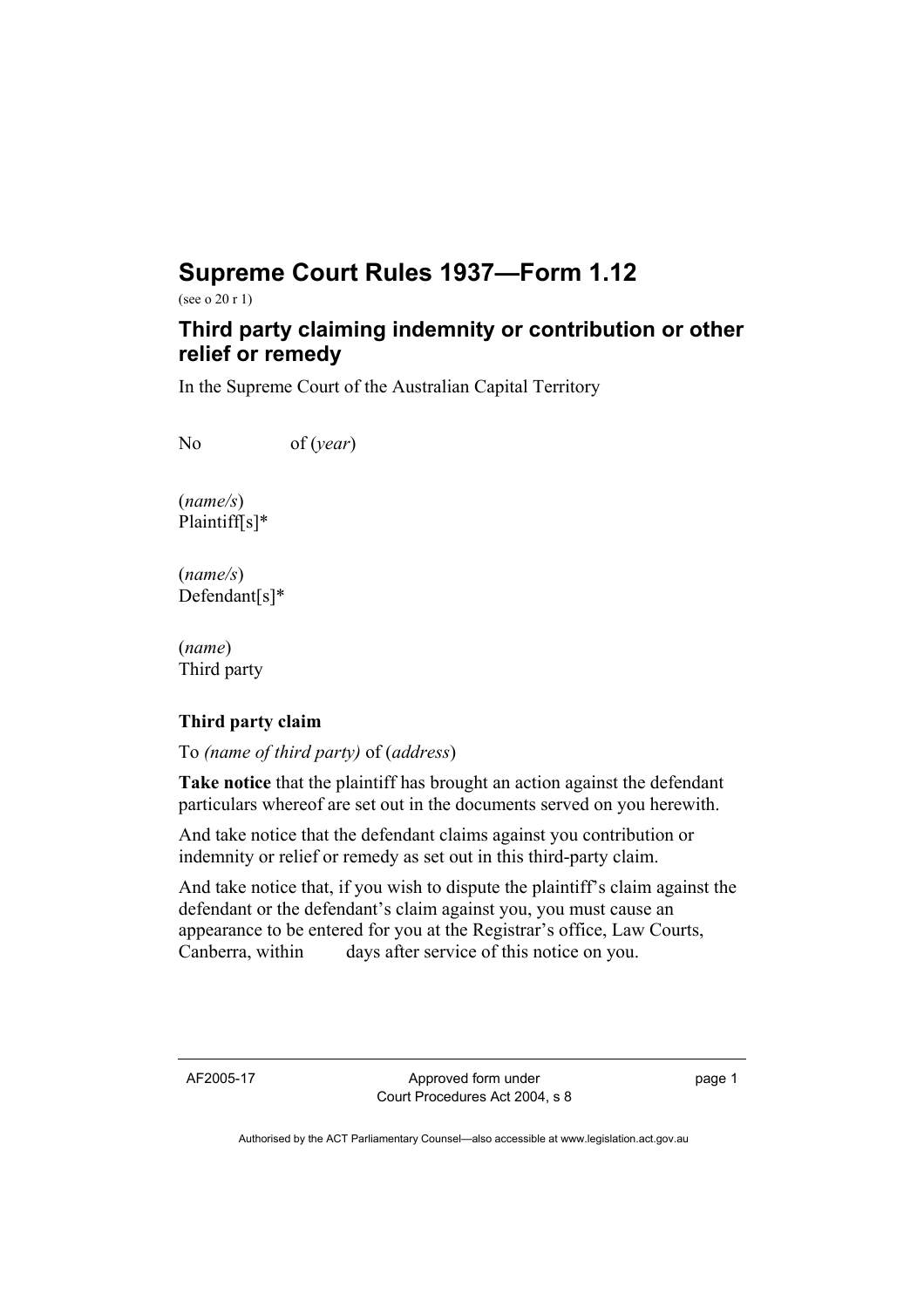In default of your entering an appearance, you will be deemed to admit the plaintiff's claim against the defendant and the defendant's claim against you and you will be bound by any judgment or decision that may be given in the action to the extent provided by the rules and any such judgment may be enforced against you.

Particulars of defendant's claim

Date:

Signature of defendant's solicitor:

*\* (delete if inapplicable)* 

Authorised by the ACT Parliamentary Counsel—also accessible at www.legislation.act.gov.au